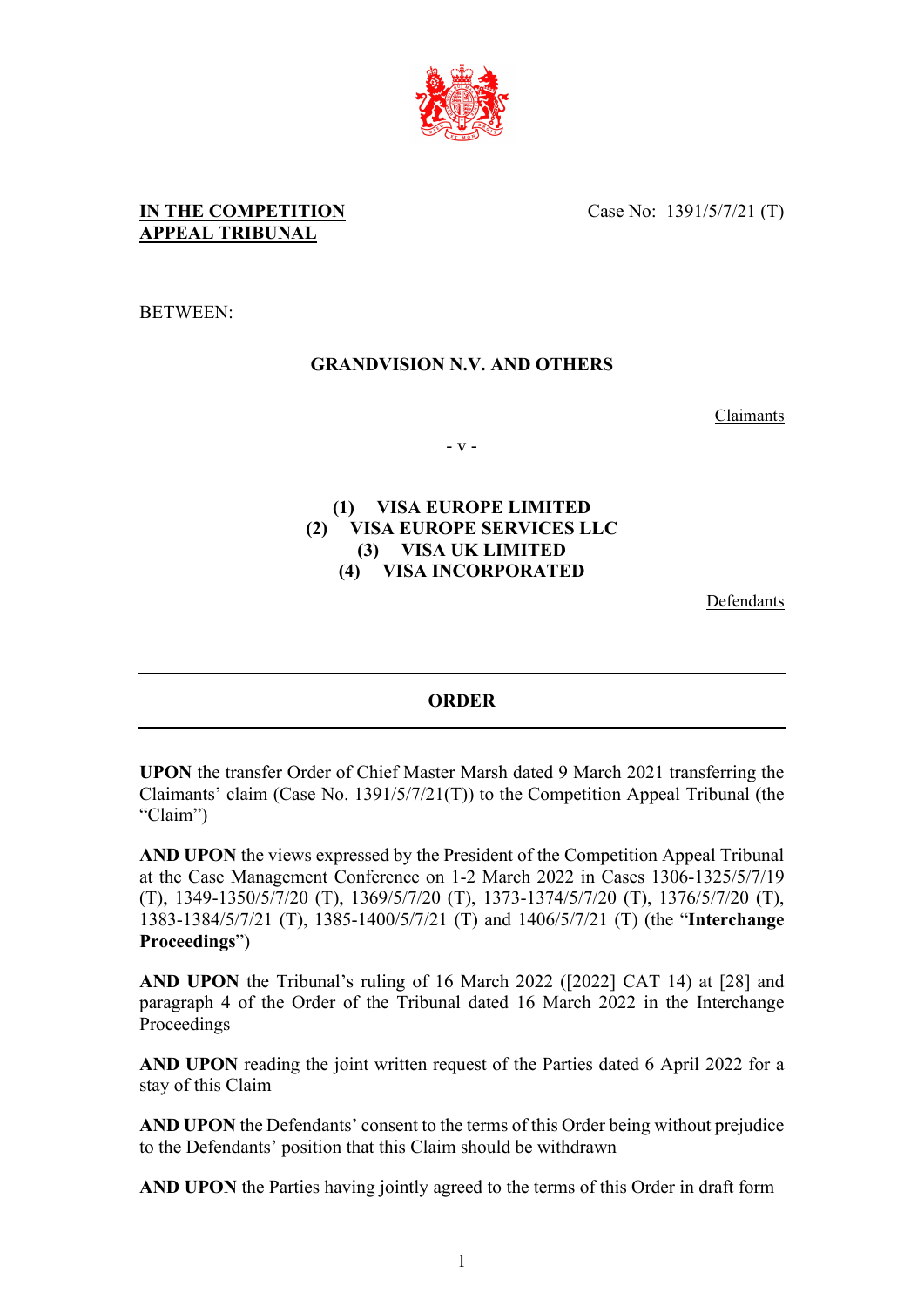**AND HAVING REGARD TO** Rules 53(2)(k) and 106(1) of the Competition Appeal Tribunal Rules 2015

### **BY CONSENT IT IS ORDERED THAT:**

- 1. All further proceedings in this Claim shall be stayed until the earlier of:
	- (a) 28 days after either party serves written notice to terminate the stay of the proceedings in this Claim; or
	- (b) 16 March 2023.
- 2. Notwithstanding that stay, (i) the Claimants agree to be bound by the outcome of the Interchange Proceedings (including any appeals) and (ii) the Defendants may apply for disclosure and information from the Claimants, and this stay shall not apply for such purpose.
- 3. Any notice in accordance with paragraph 1(a) of this Order shall be provided by email to each party required to receive the notice at its addresses as set out below:
	- (a) on the Claimants, to bhollway@scott-scott.com, cmansfield@scottscott.com and dcampbell@scott-scott.com; and
	- (b) on the Defendants, to tom.cassels@linklaters.com, sarina.williams@linklaters.com, and and Linklaters Interchange@linklaters.com,

or to any alternative address that is notified to the other party in writing.

- 4. Any notice shall be effective and deemed to have been received on the date of sending the email, provided it is in accordance with paragraph 3 above.
- 5. Costs in the case.